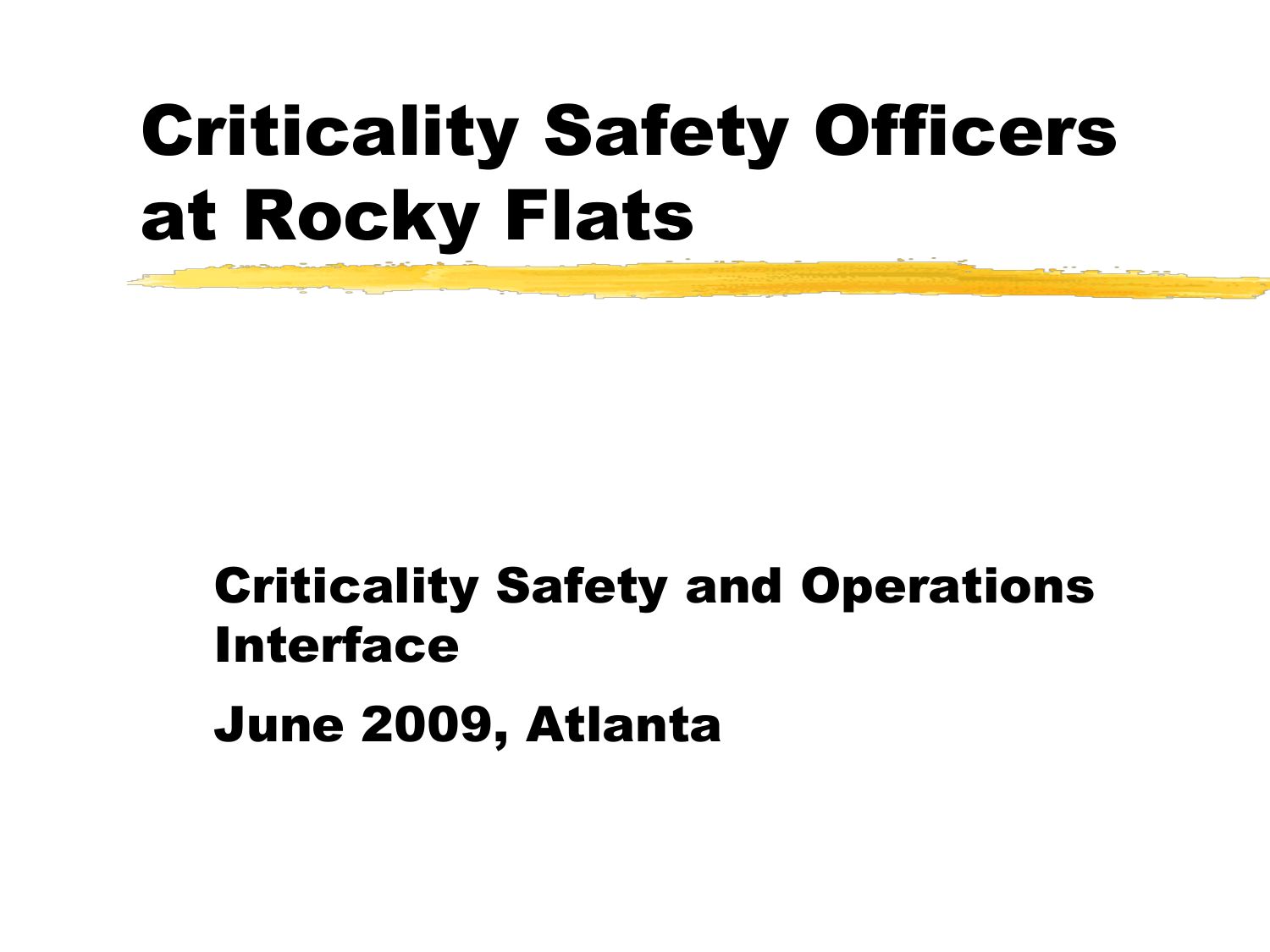#### Rocky Flats site and objective

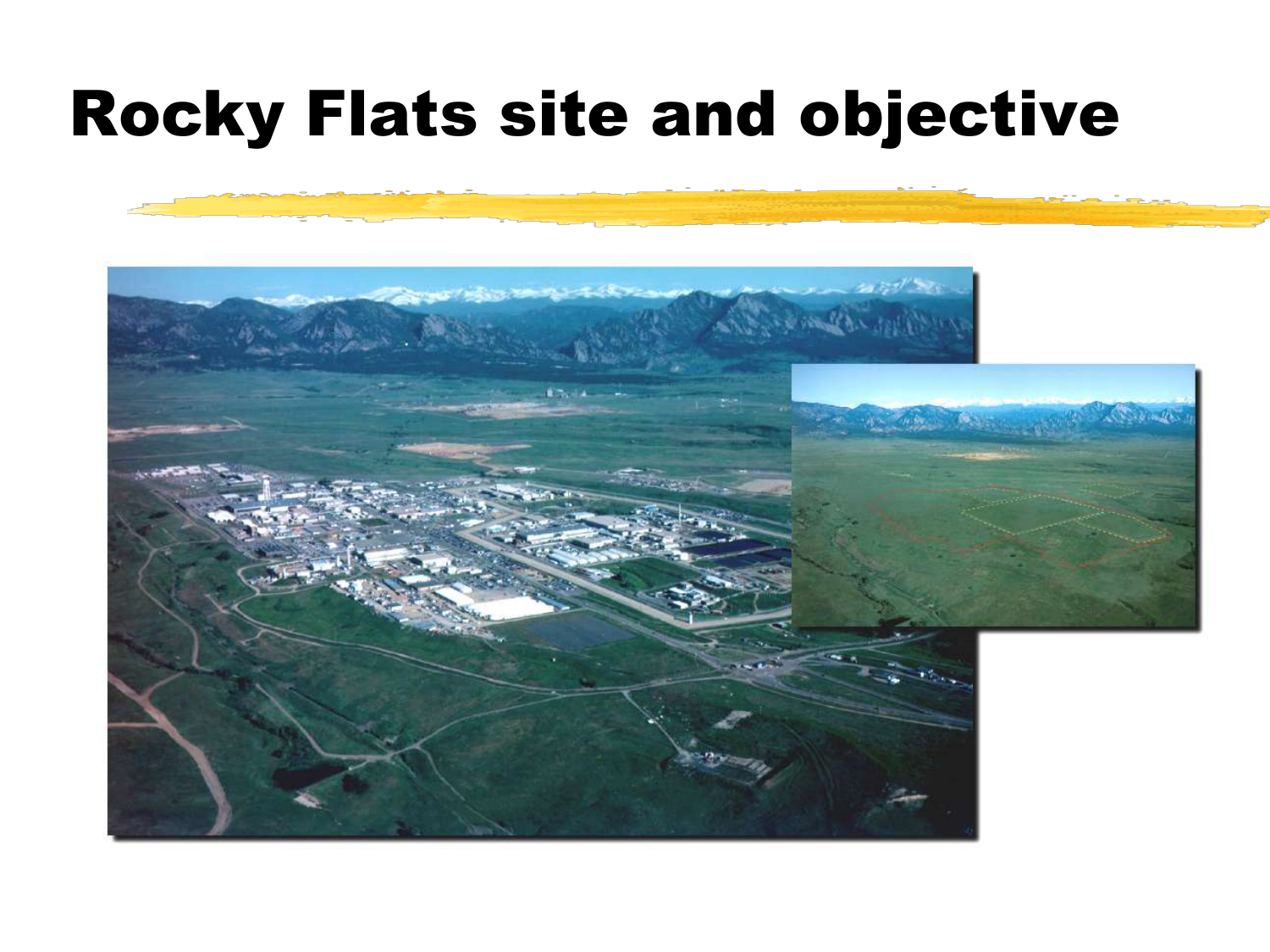### Rocky Flats location and 1995 inventory

**\\$Plutonium 10.8 U.S. tons \tighta** Plutonium Residues **3.4 U.S. tons** *<del>8</del>Uranium* **7.4 U.S. tons**

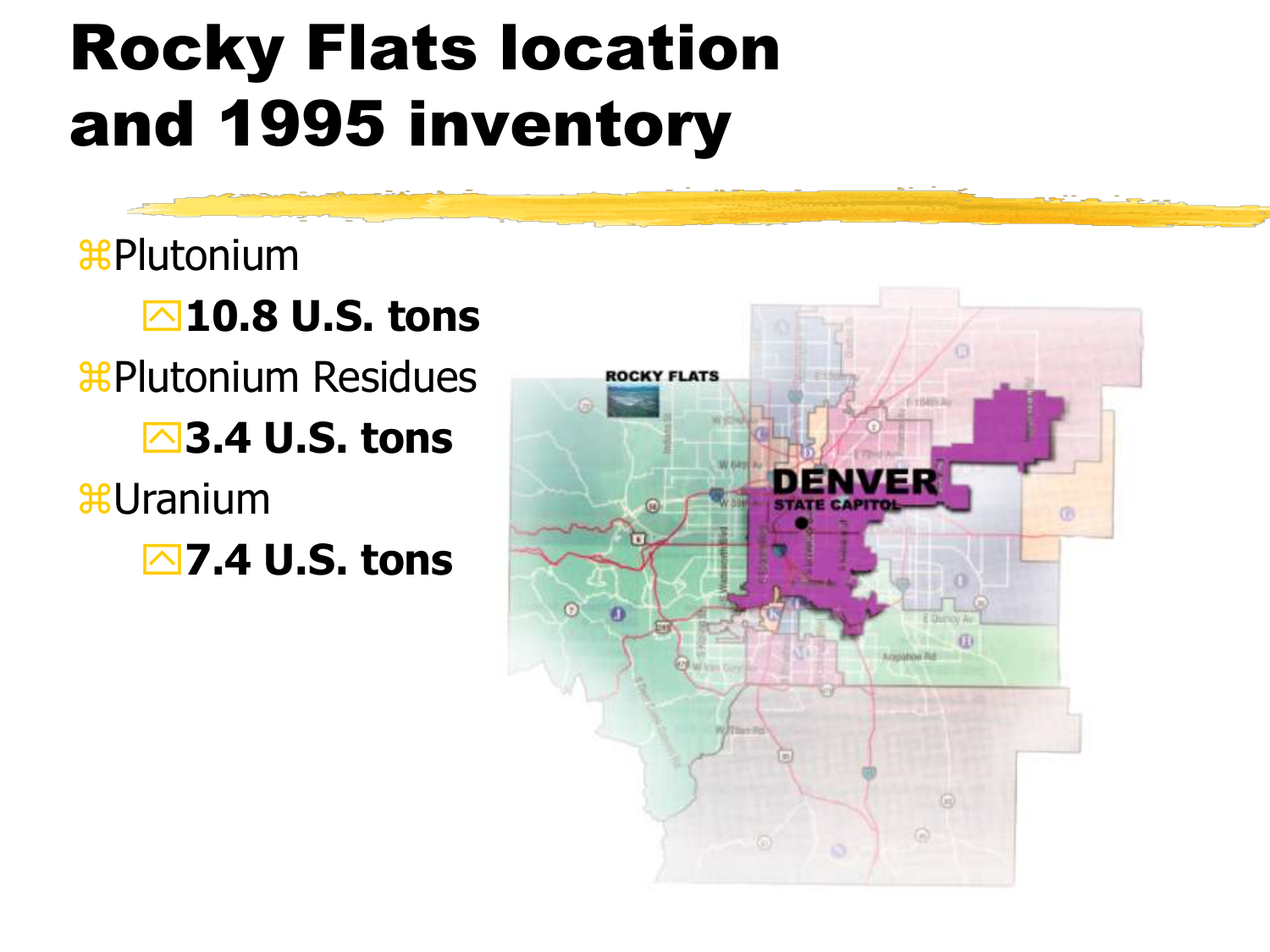#### Example Projects with criticality safety interest



Pencil tank draining



Residue stabilization



SNM stabilization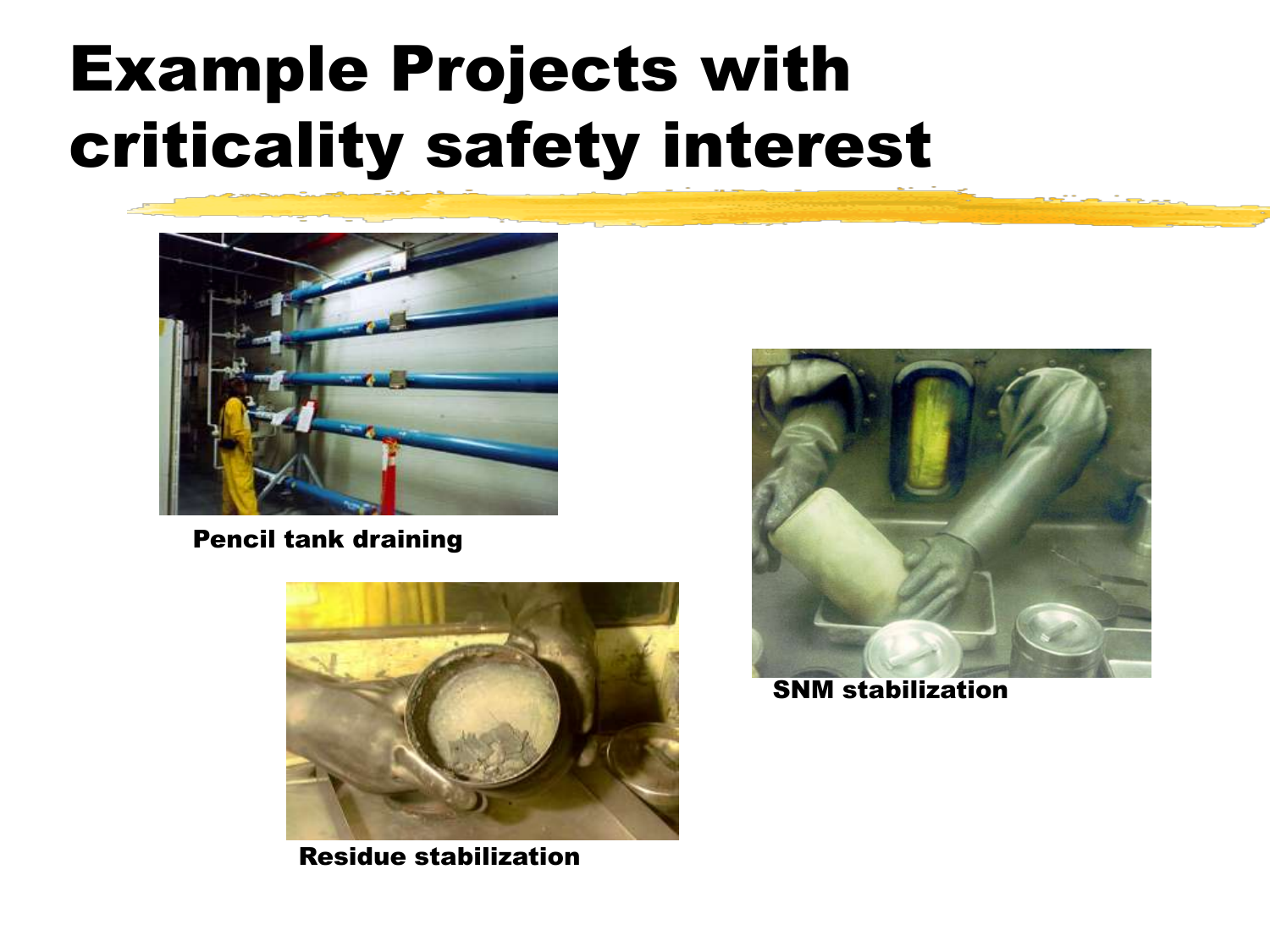## Partial Criticality Safety History

- 1951 Operations begin
- 1989 Allegations

Violation of Environmental laws Criticality accidents

- 1990 Operations stopped abruptly
- 1990 New contractor-mandate for radical change
- 1993 End of defense mission
- 1994 Undisciplined draining incident
- 1995 Multiple contractor system instituted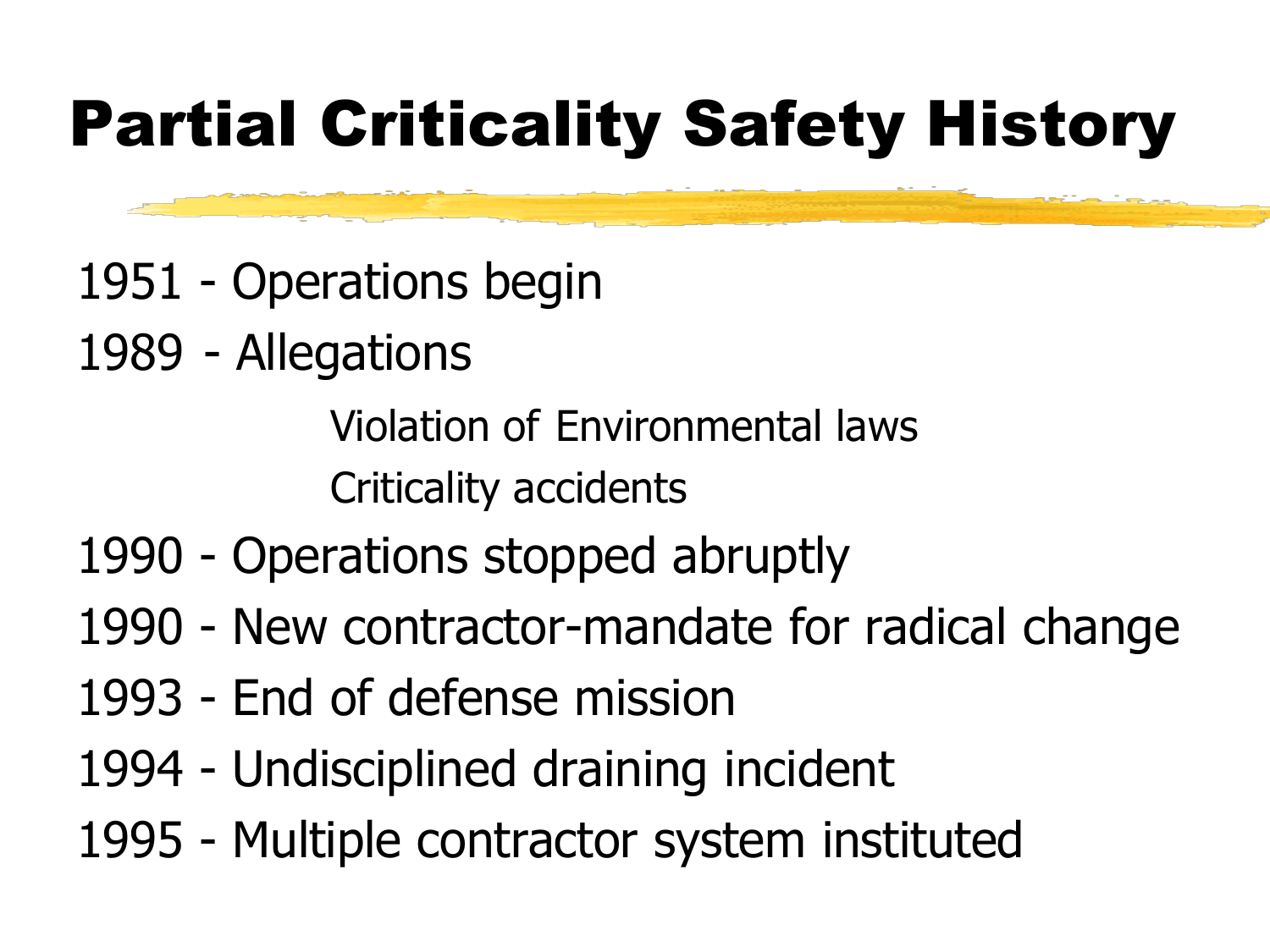# Operations and Criticality **Safety**

- **&Early History -**
	- **E**Good interaction
	- $\Box$ Innovative analysis and control methods
	- $\Box$  Relatively stable criticality safety staff

#### **Early 1990's**

- **E**Significant outside attention
- $\Box$ Rapid criticality staff turnover
- $\Box$  Many new controls on operations
- Evaluation response time long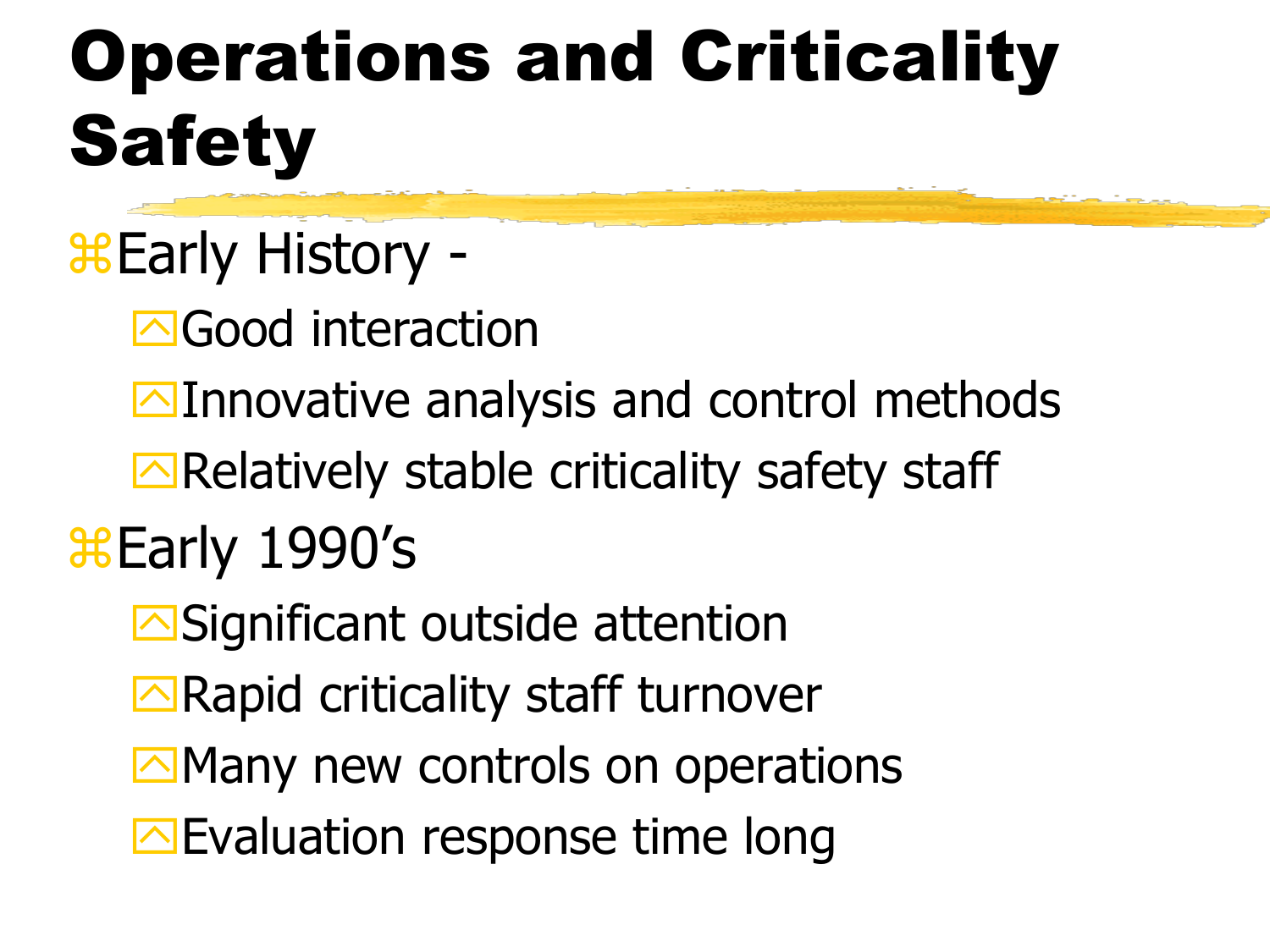## Operations-Criticality Safety Relations

#### **\\$ Operations**

- $\Box$ observed high turnover of criticality safety staff
- $\Box$  suspicious of new controls
- $\Box$  facility goals confronted by a low probability accident

#### **X** Criticality Safety

- $\blacksquare$  trouble getting information necessary for evaluations
- **Munprofessional communications**
- $\Box$  significant project changes without informing analyst **EX** consistent rework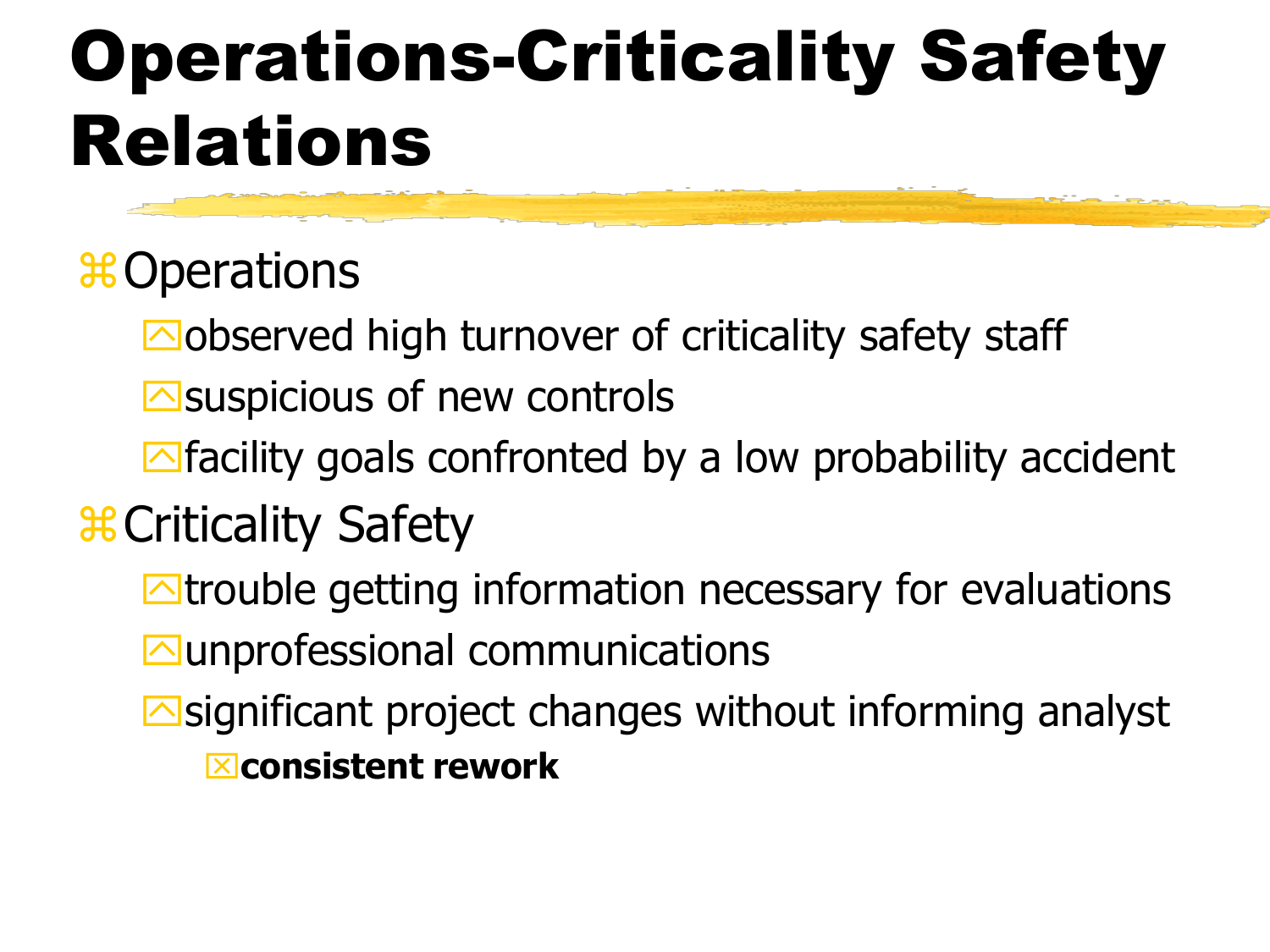## Role of Criticality Safety

**& Safety oft considered an obstacle to be** overcome rather that a resource to protect the employee.

**Evaluations and criticality safety controls** considered a permissive to start an operation - not a commitment to understand or comply.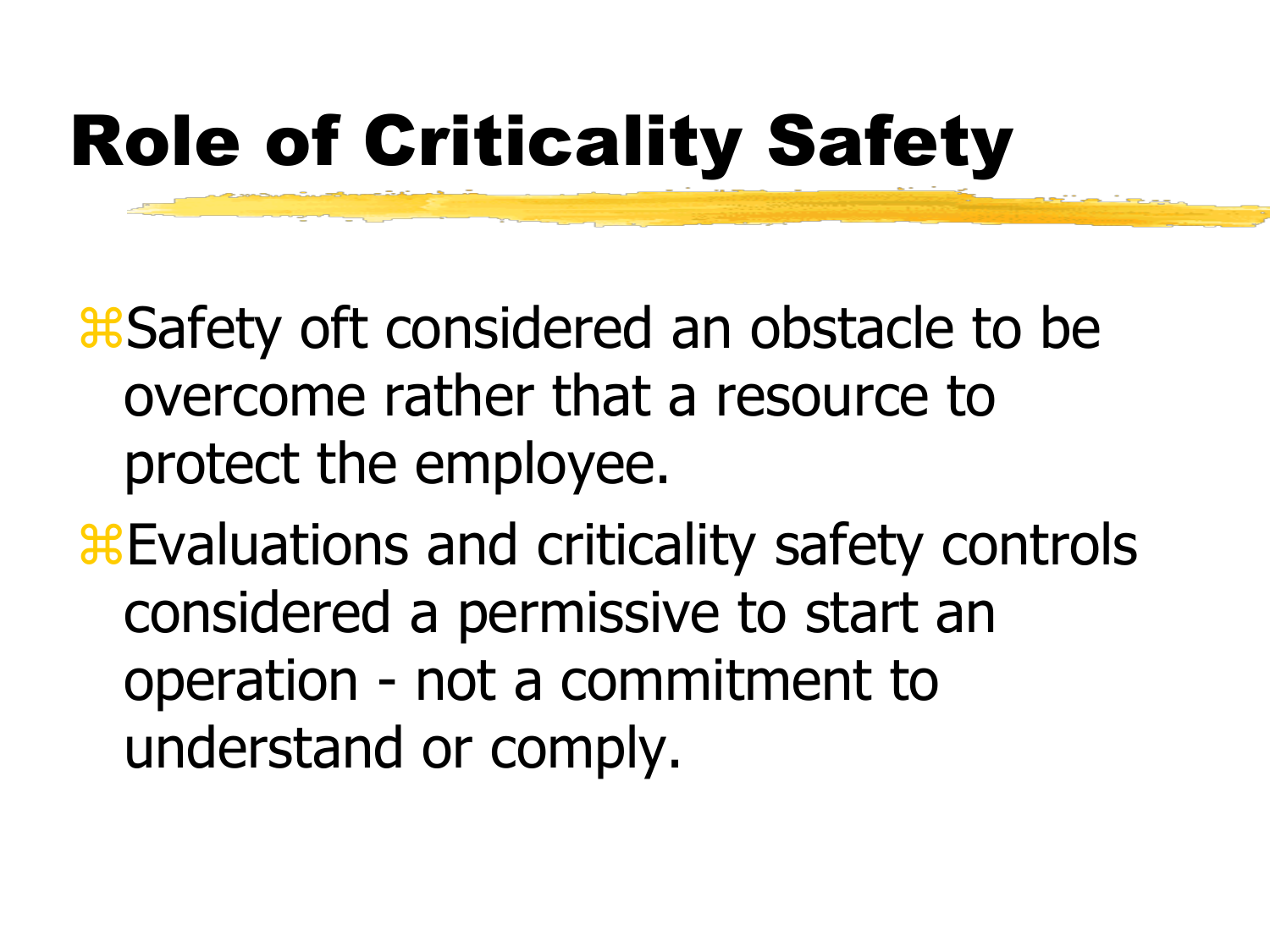#### General Status in mid 1990's

**X Many practices developed in response to** regulatory initiatives

- **Harge staff with few veterans**
- **X** Most controls had scanty documentation
- **EXCESSIVE debate on basic requirements**
- **& Program element responsibility diffuse**
- *Communication awkward*
- *I*EIntegrated Management Contract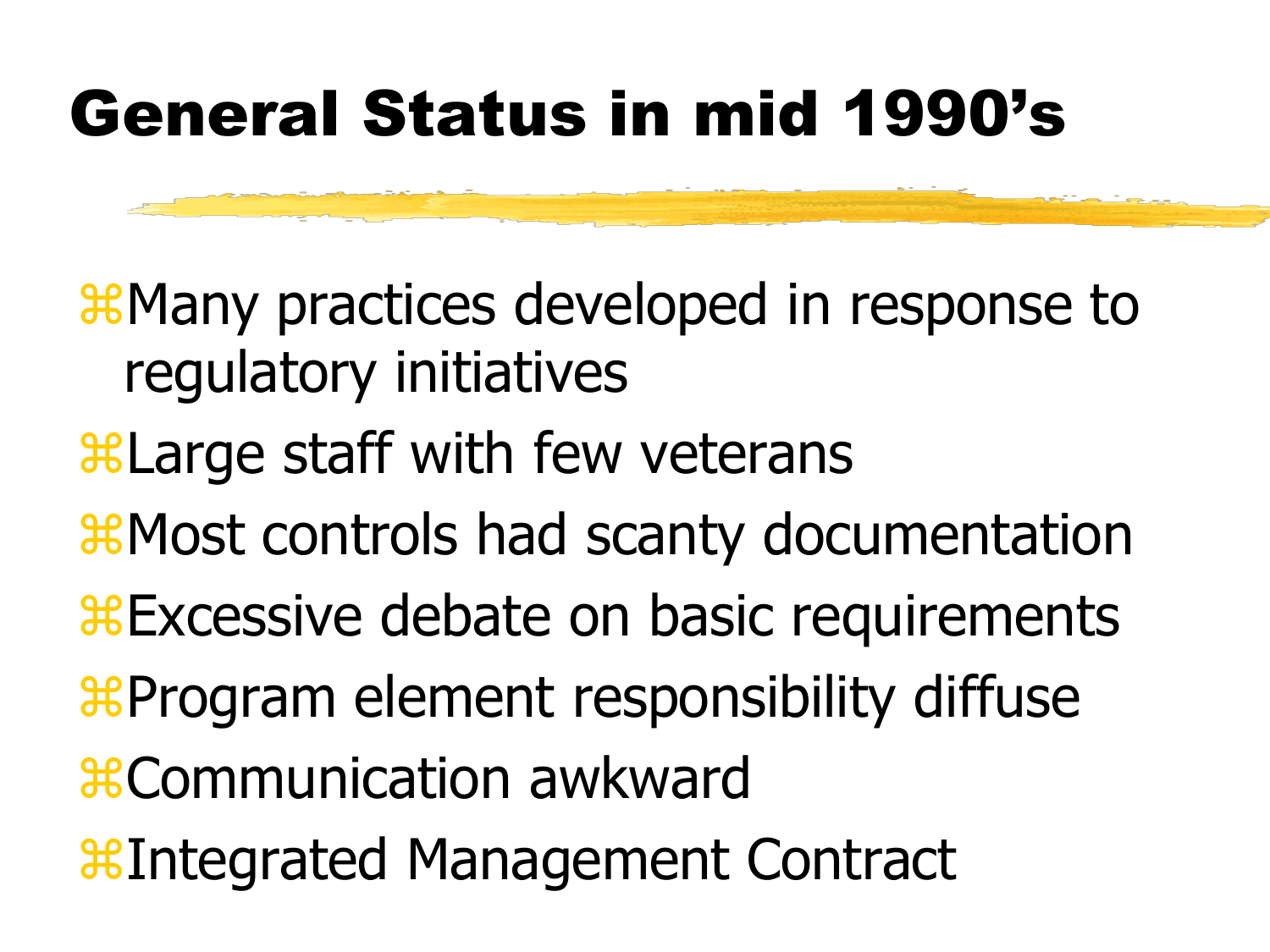## Site Response to Issues

**X** New manager Observations and Interviews **EOCCASION for Program Development Buta** Interface with Operations **Example 15** Fundamental Issue Needed structural response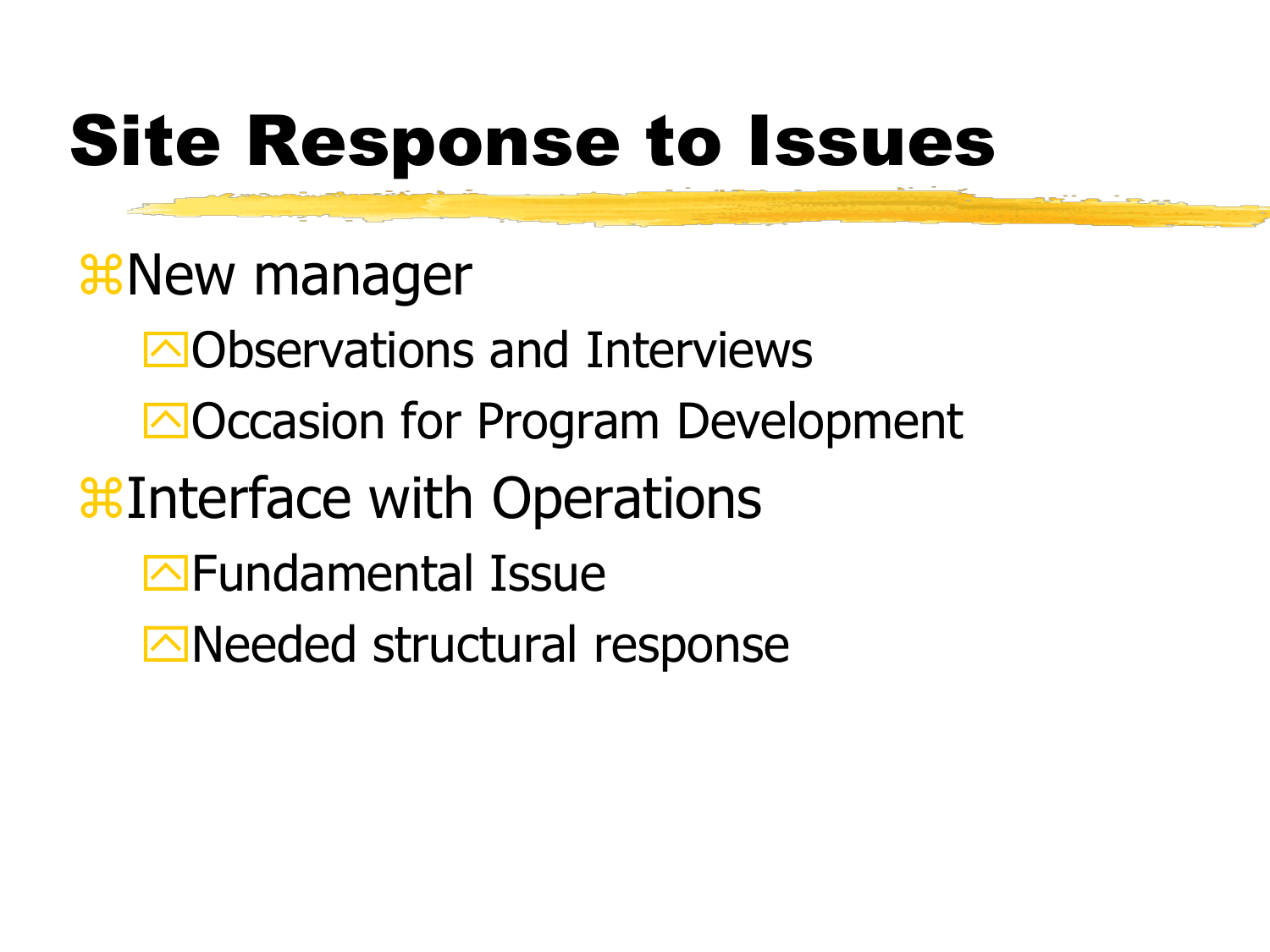### **Wide Discussion on Ops/CS Interface**

**# Decide to build new program and build it around** communication

- **E**Other sites surveyed
- **ENRETS** group convened
	- **X**Safety/Operations/Union
- **Extensive Offsite Review**
- **E**Consensus Individual in Operations as bagholder
- **# Comprehensive Program Manual**

 $\Box$ CSO at core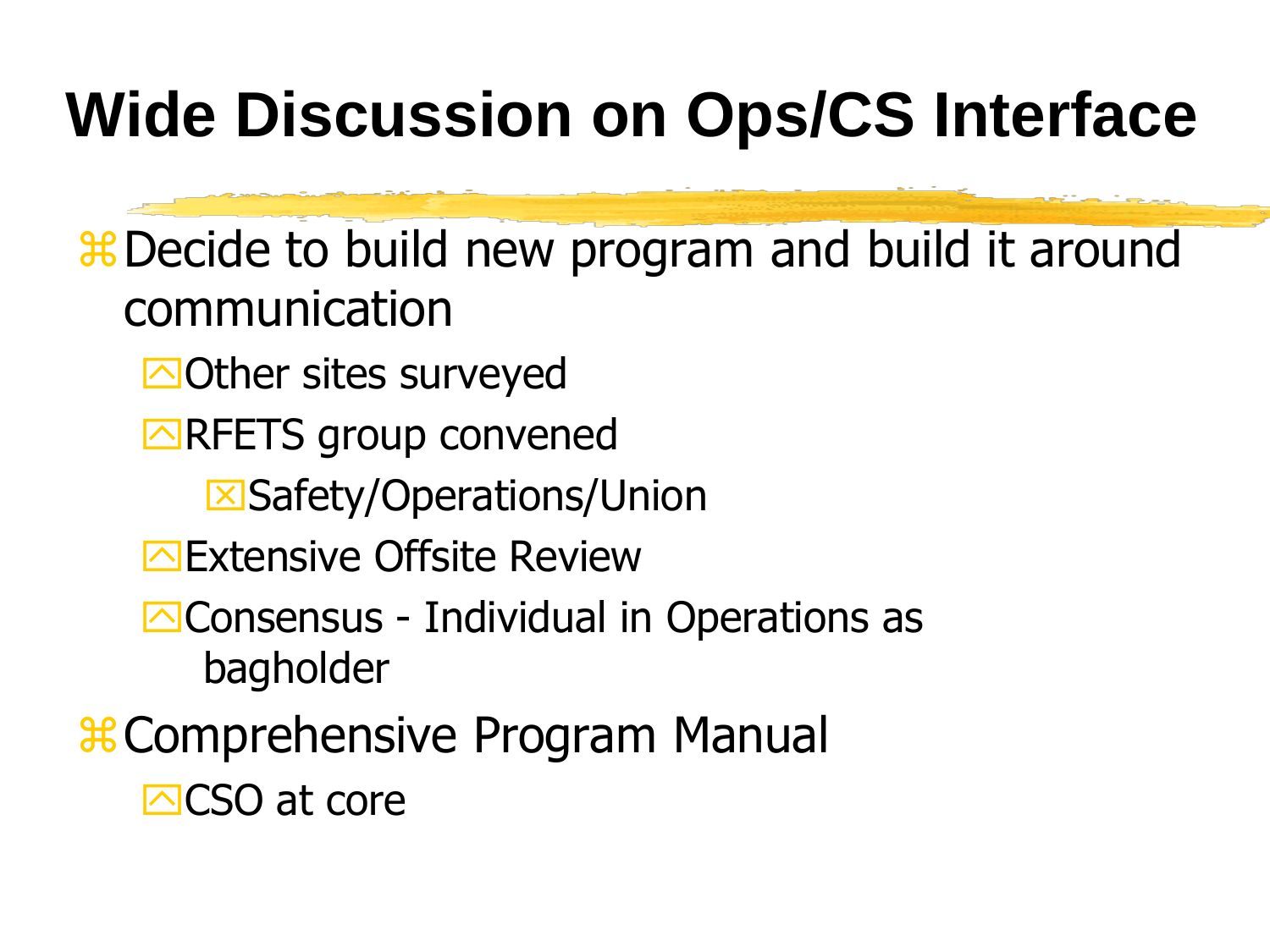# CSO job description

- **& Set priorities for Criticality Safety staff**
- **\; SECONDUCT:** OF Information
	- **E**Documents & People
- **A**Approve evaluations and controls **X** Develop Implementation Plan for Controls **X** Manage nonconformance response **X** Decide or mediate compliance issues **& Coordinate criticality related training**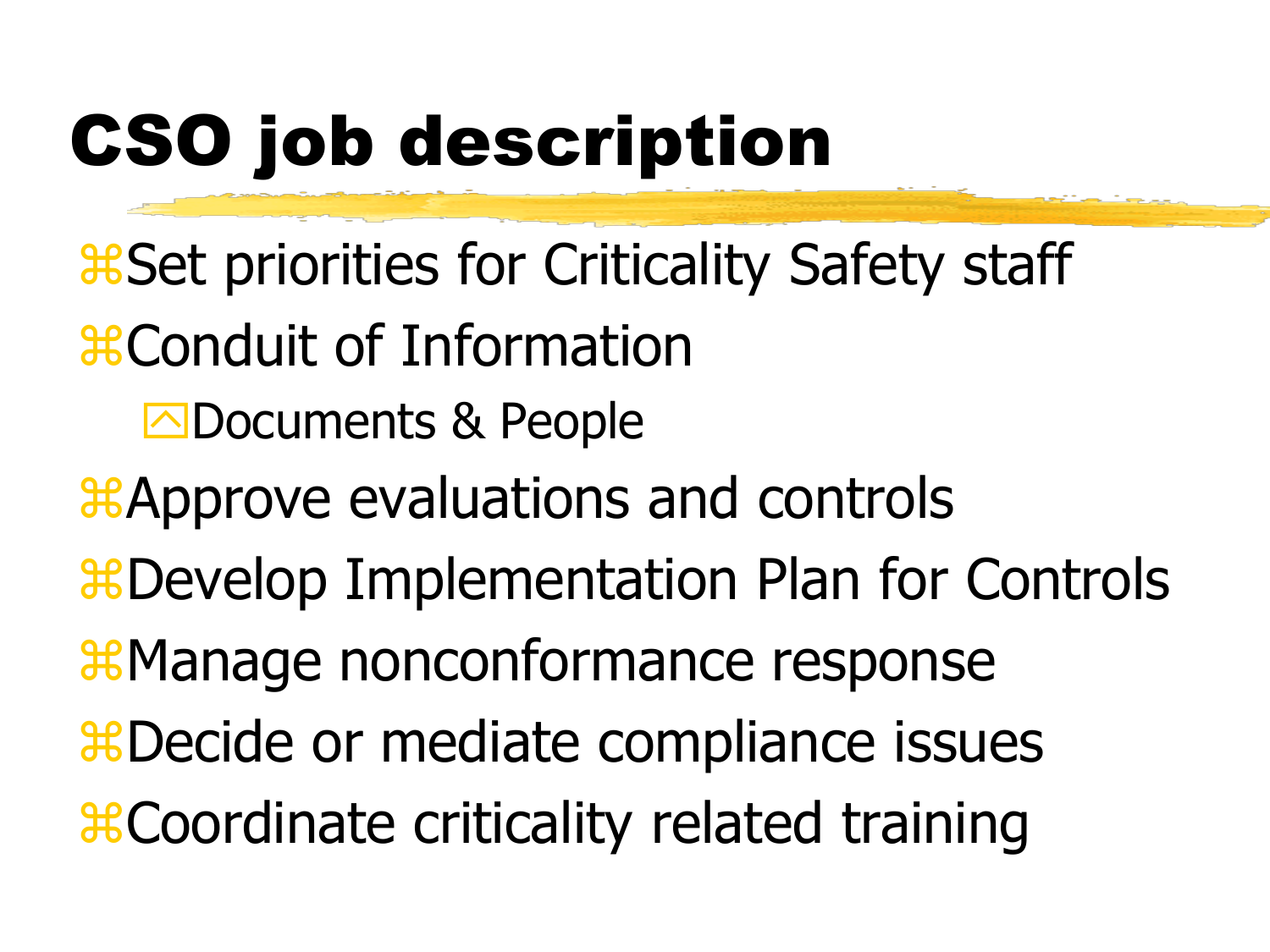# Initial CSO qualification

- **# Considerable operations experience**
- **\# Qualification Card** 
	- Reading list (Knief's book, Handbooks, Accidents)
	- $\triangle$ Authorization basis
	- **E**Criticality Safety Operating Basis (facility)
	- **Nuclear Criticality Safety Manual**
- **\# Qualification Board**
- **\#OJT** with Criticality Safety Engineer
- **HUNM** short course on criticality safety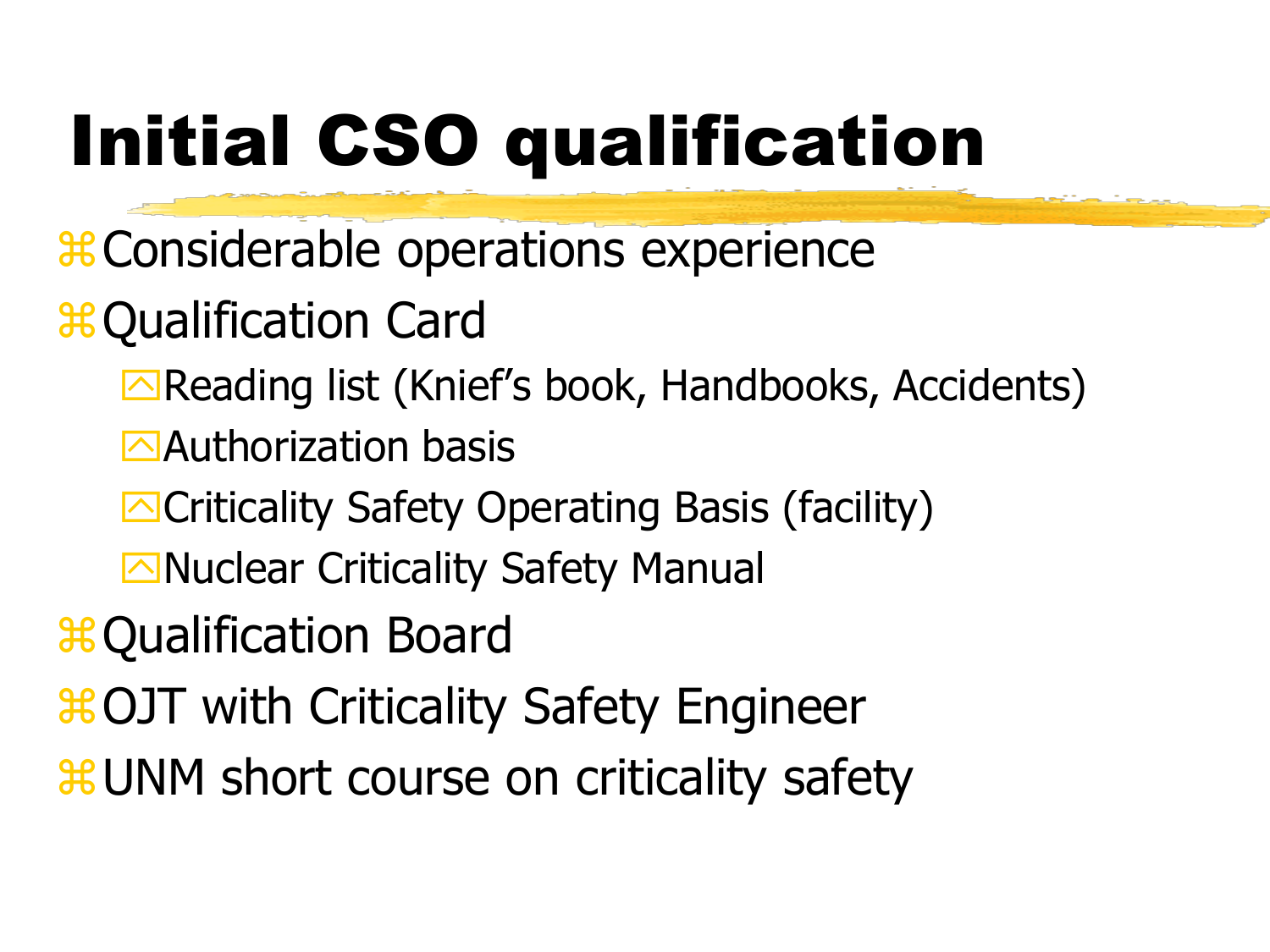# Final CSO qualification

- **& Qualification Card requirements** 
	- $\Box$ basic 12 site courses
	- $\Box$  reading list
		- $\boxtimes$  Handbooks and ANSI standards
		- $\boxtimes$  Site manuals and procedures
	- $\Box$ 7 facility walkthroughs
	- $\overline{\triangle}$  7 system reviews with SME
	- $\overline{\triangle}6$  specific OJT assignments
- **B**Qualification Board
- **& short course on criticality safety**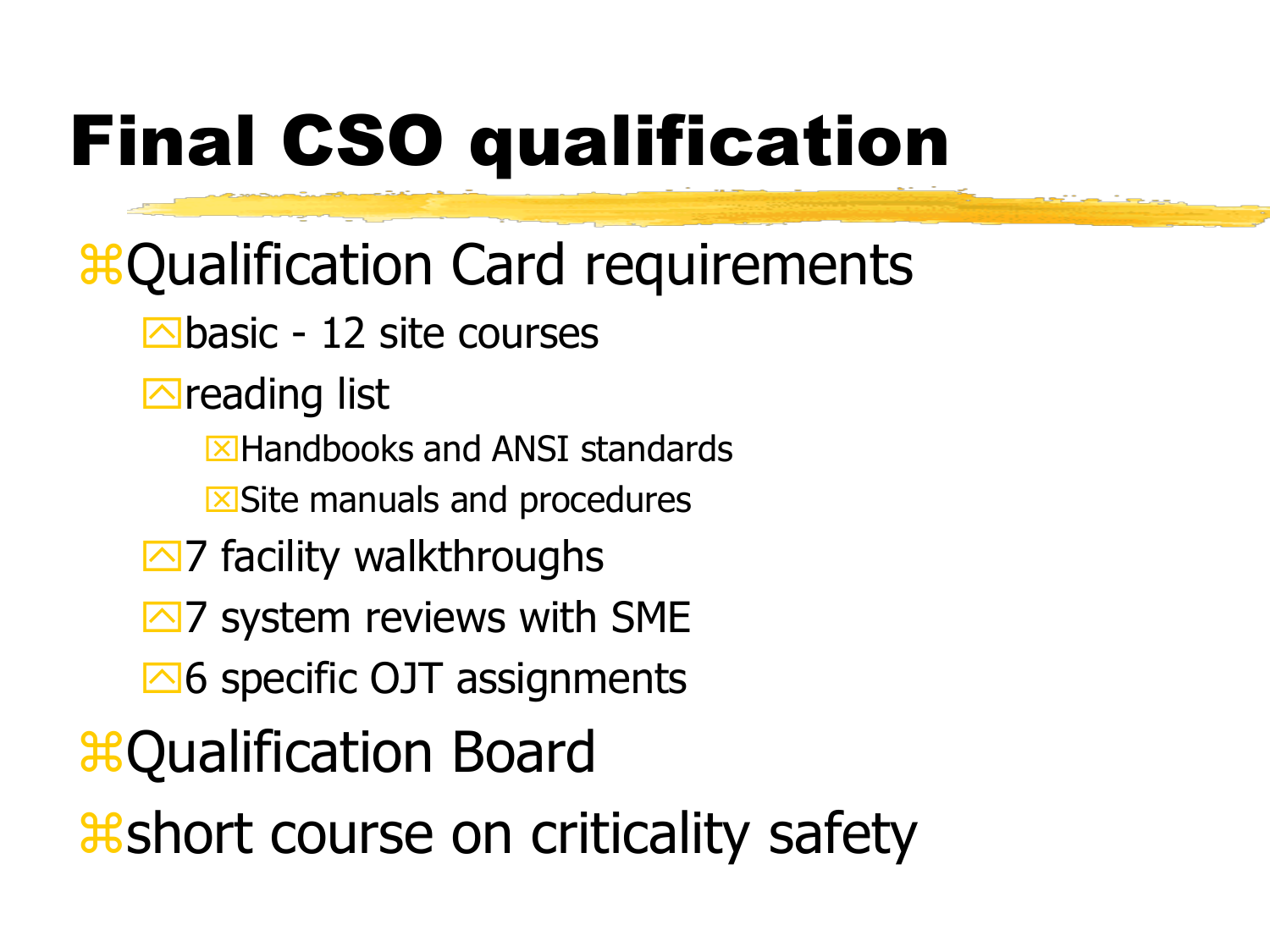# Later CSO program history

#### **Health Started** Planning started

- **Hetal 1996** NCS program manual and new CSO program established
- **Hetalish** Program fully implemented
- **22005** Last fissile container shipment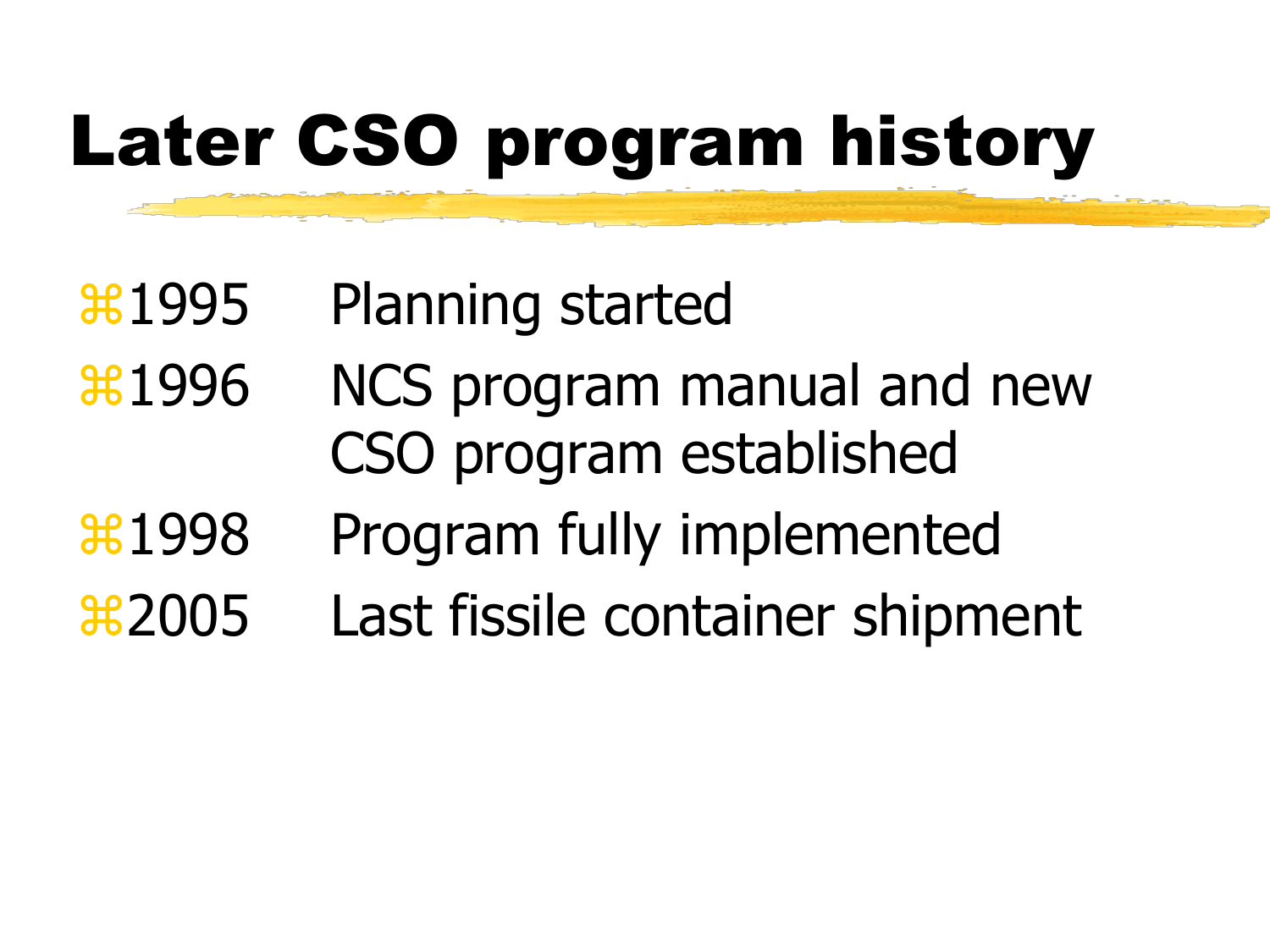# Facility Manager CSO report

*EProvide considerable knowledge to facility R* Resource for problem solving **\; Exercise** Coordinated better evaluations **A**SSured operator understanding of evaluations and controls **Resulted in fewer violations of controls \the Problem - too much to do**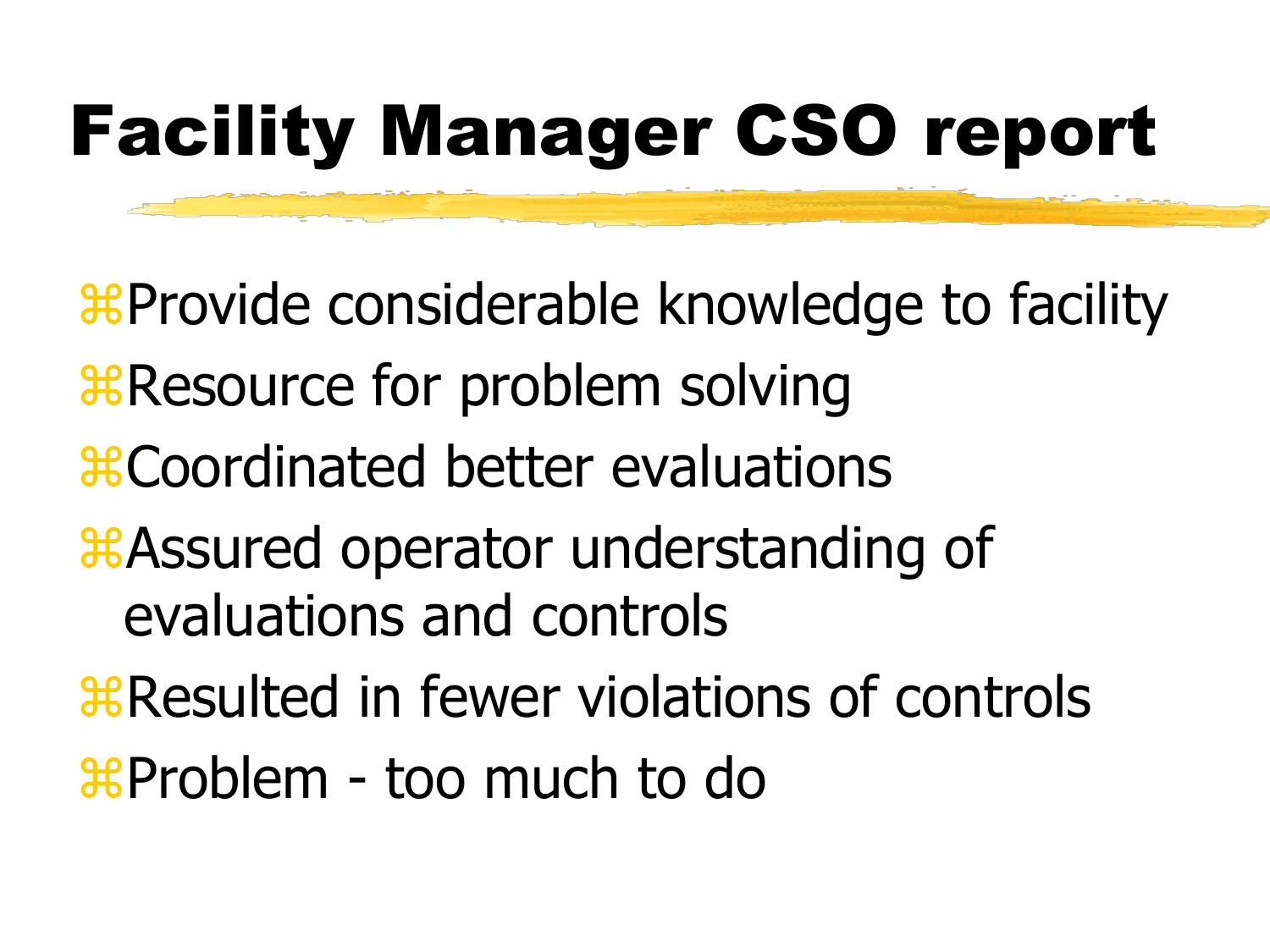# DNFSB staff report May, 2000

- $\frac{12}{100}$  **Overall Assessment-Criticality Safety Program** 
	- $\Box$ mature
	- $\blacksquare$  functioning adequately
	- $\Box$  ranks among the best in the complex
- **X** Notable Strengths
	- $\Box$  presence of criticality safety personnel on the operating floor
	- **E**Criticality Safety Officer liaison
	- $\Box$  clarity of the criticality safety evaluations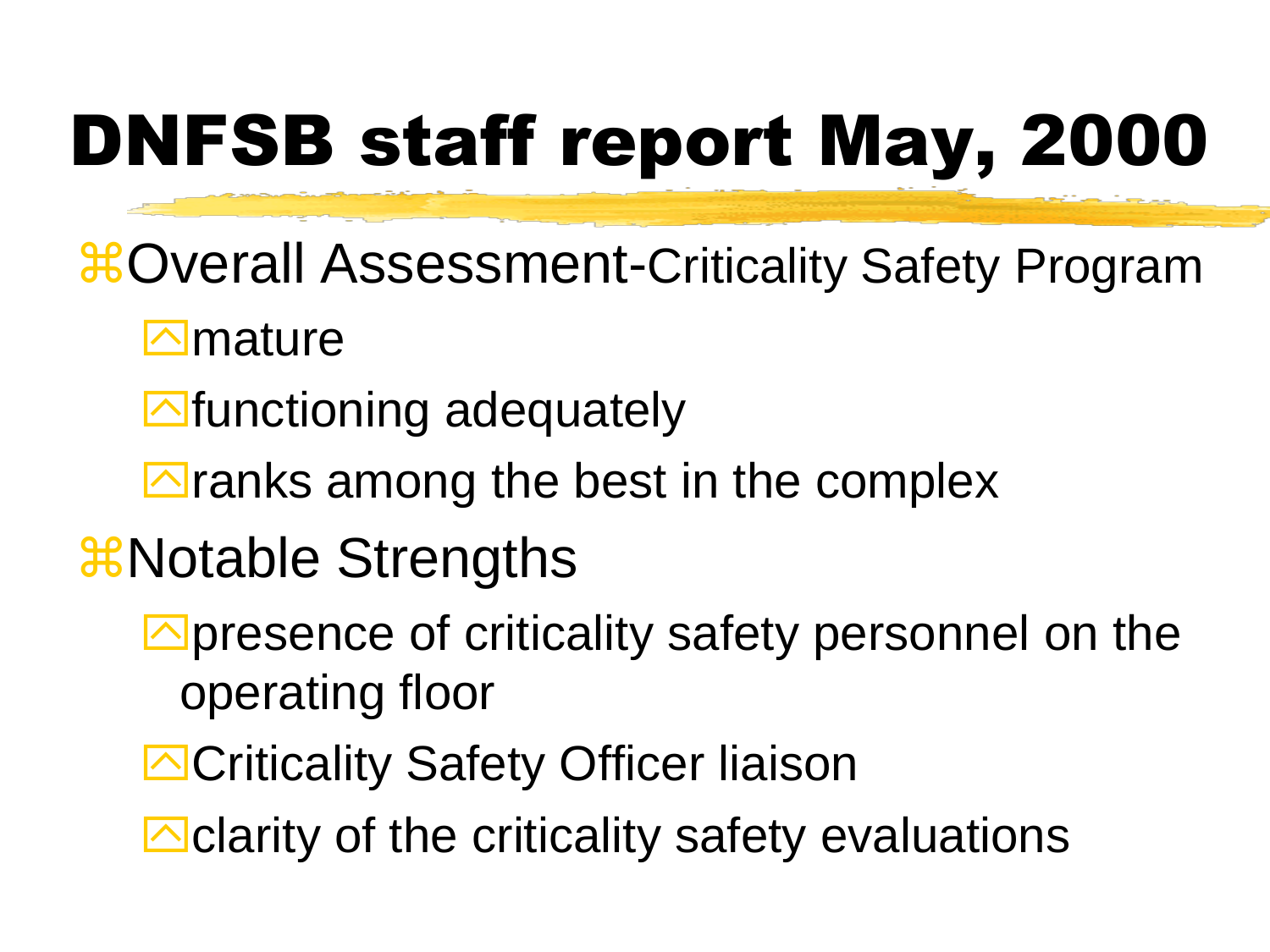### DOE HQ report on B371 January, 2000

*H* "The criticality safety officer (CSO) **program in Building 371 is effective in integrating NCS into operations."**

**E** The NCS staff presence on the floor **and interaction with operations has improved implementation of NCS controls and operator understanding and awareness of NCS."**